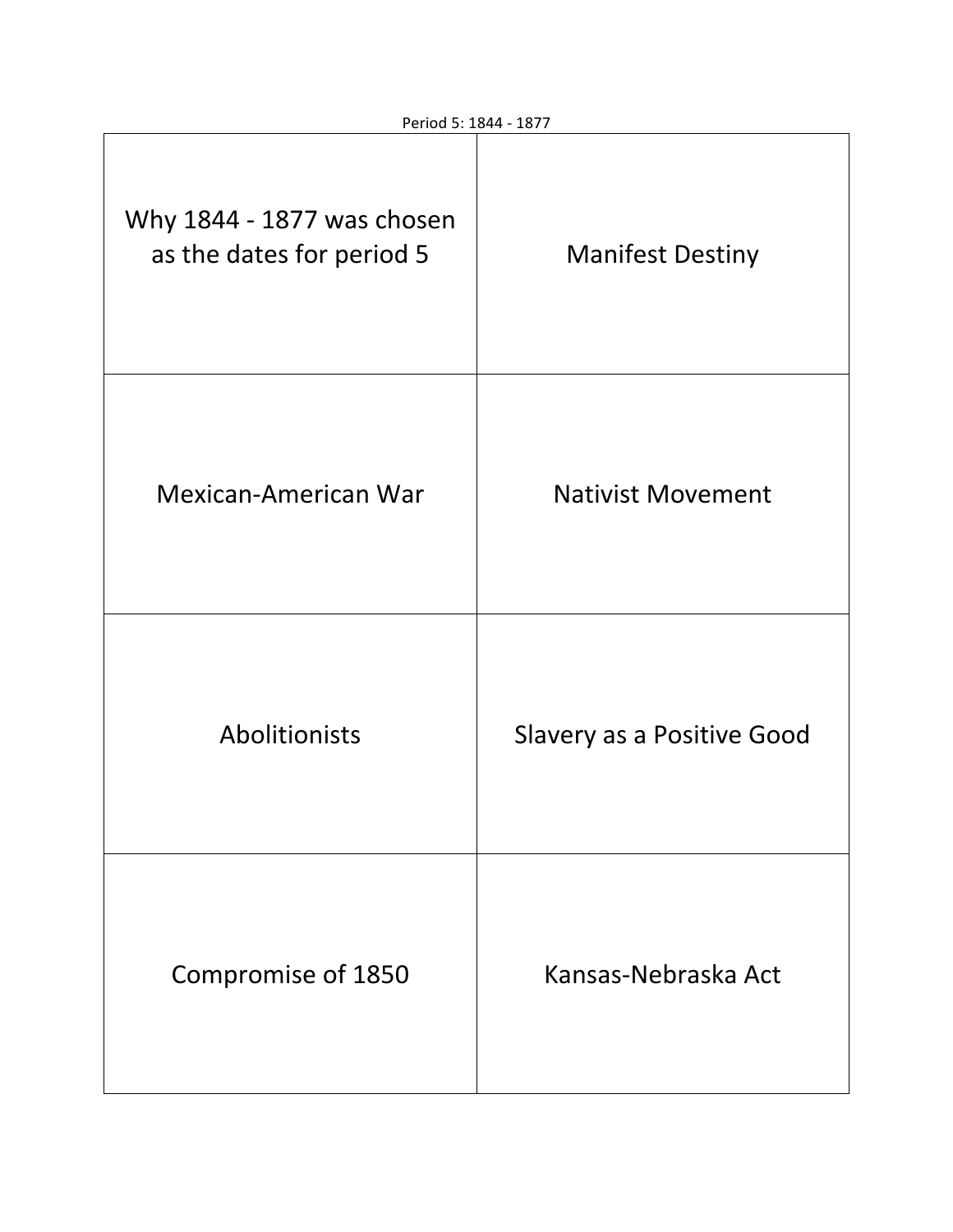$\overline{\phantom{a}}$ 

 $\mathsf{l}$ 

Π

| Belief that it was the US' right<br>to expand from coast to coast.<br>Built on white racial<br>superiority and American<br>cultural superiority, major<br>debates of the time period | Beginning with Polk's election<br>(US expansion and Manifest<br>Destiny) through the end of<br>Reconstruction                                                                                           |
|--------------------------------------------------------------------------------------------------------------------------------------------------------------------------------------|---------------------------------------------------------------------------------------------------------------------------------------------------------------------------------------------------------|
| Discrimination against<br>immigrants (notably Irish and<br>Germans), heavily anti-<br>Catholic, sought to limit power<br>of immigrants (Know-Nothing<br>Party)                       | US defeated Mexico, acquired<br>the Mexican Cession, led to<br>debates over slavery in this<br>newly acquired territory<br>(Wilmot Proviso)                                                             |
| Argument used by John C.<br>Calhoun and many in the<br>South to justify slavery                                                                                                      | Minority in the north; used<br>fierce arguments (Garrison's<br>Liberator), helping slaves<br>escape (Underground RR), and<br>violence (Nat Turner, John<br>Brown at Harpers Ferry)                      |
| Reversed the MO<br>Compromise, instituted Pop<br>Sov. In Kansas and Nebraska;<br>led to conflict - "Bleeding"<br>Kansas"                                                             | <b>Compromise over Mexican</b><br>Cession land, 5 parts: Pop Sov.<br>In Mexican Cession; Fugitive<br>Slave Law; abolition of slave<br>trade in DC; California is a free<br>state; $TX$ paid $\varsigma$ |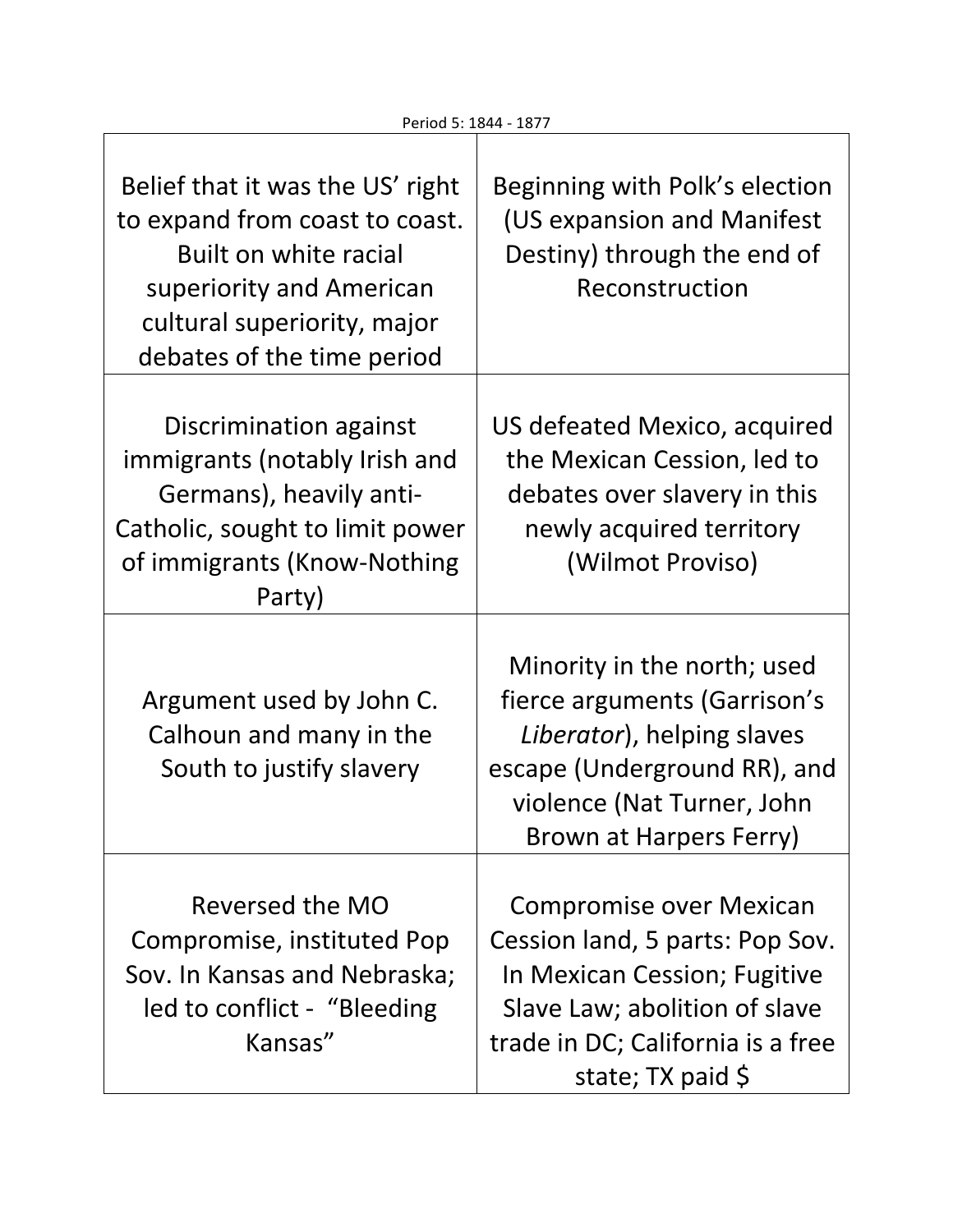| Dred Scott v. Sanford            | <b>Republican Party</b>    |
|----------------------------------|----------------------------|
| <b>Emancipation Proclamation</b> | $13th$ amendment           |
| <b>Radical Republicans</b>       | 14 <sup>th</sup> Amendment |
| 15 <sup>th</sup> Amendment       | Waning                     |